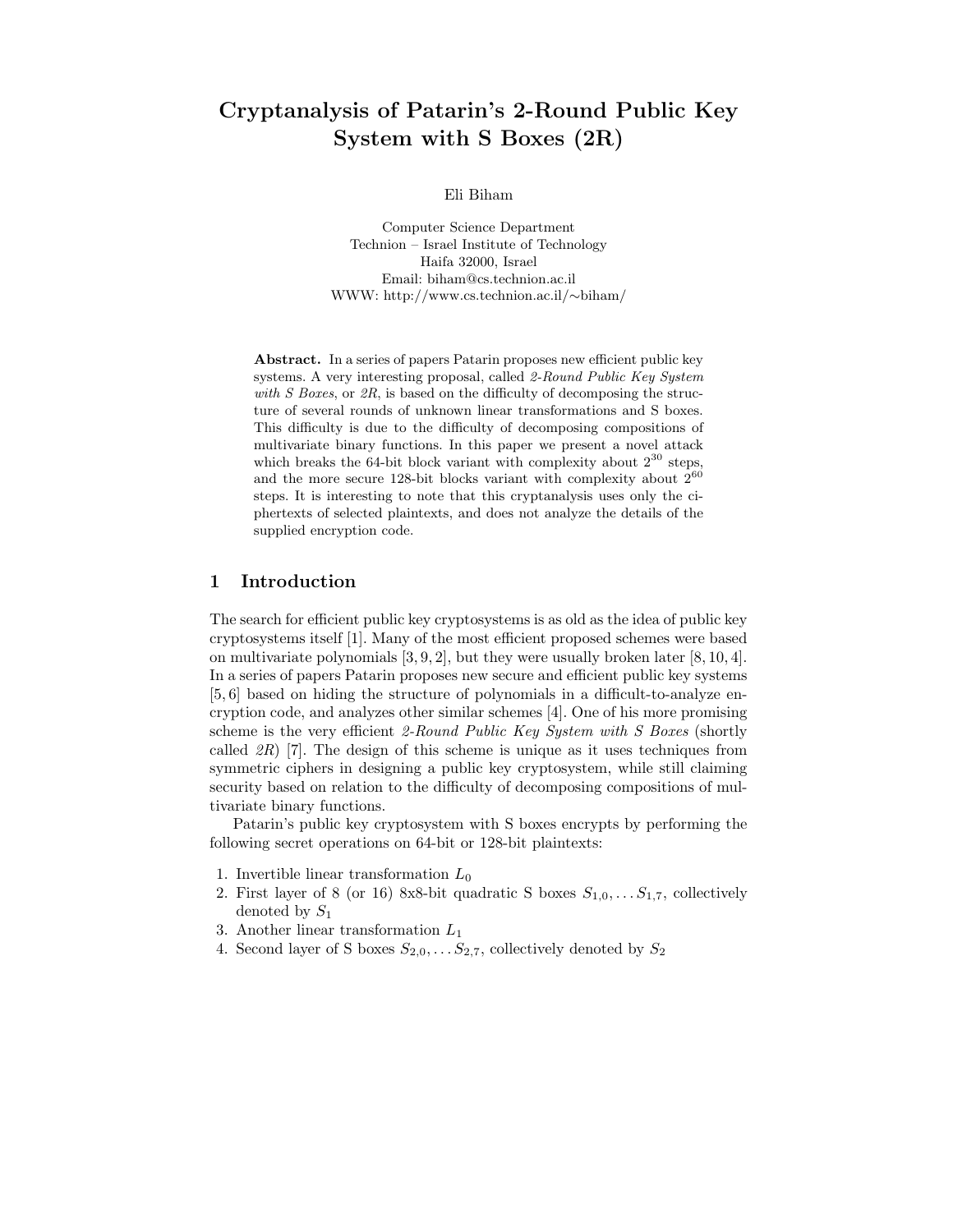

Fig. 1. Outline of Patarin's 2R scheme

- 5. Final linear transformation  $L_2$
- 6. The ciphertext is  $C = E(P) = L_2(S_2(L_1(S_1(L_0(P))))$

Figure 1 outlines this scheme.

Only the owner of the system knows these transformations, and uses this knowledge for decryption. The publication of the system hides the structure by giving an equivalent description from which it is claimed to be very difficult to identify the original description, due to the difficulty of decomposing compositions of binary functions.

In the rest of this paper we assume that the encryption function is given as an oracle (black box). Our analysis does not study the supplied code of the system, and does not try to decompose the binary function. On the contrary, it observes the full details of the function given only the ciphertexts of (many) selected plaintexts, which are encrypted using the supplied encryption function. Moreover, it does not rely on the quadraticness of the S boxes.

A major observation is that the S boxes are not bijective. The designer claims that if the S boxes were bijective, the security of the system might had been compromised. Therefore, decryption is not unique, and some redundancy should be added to the plaintext to allow unique decryption<sup>1</sup>.

In this paper we present the first cryptanalysis of this scheme, for which we received the prize promised by the designer for the first person to break this scheme. Later, Ye, Lam and Dai devised a different attack based on the algebraic structure of the scheme [11]. Their attack is less efficient than ours, although it

<sup>&</sup>lt;sup>1</sup> Although an attacker may decide not to add this redundancy when he generates the ciphertexts used for the attack.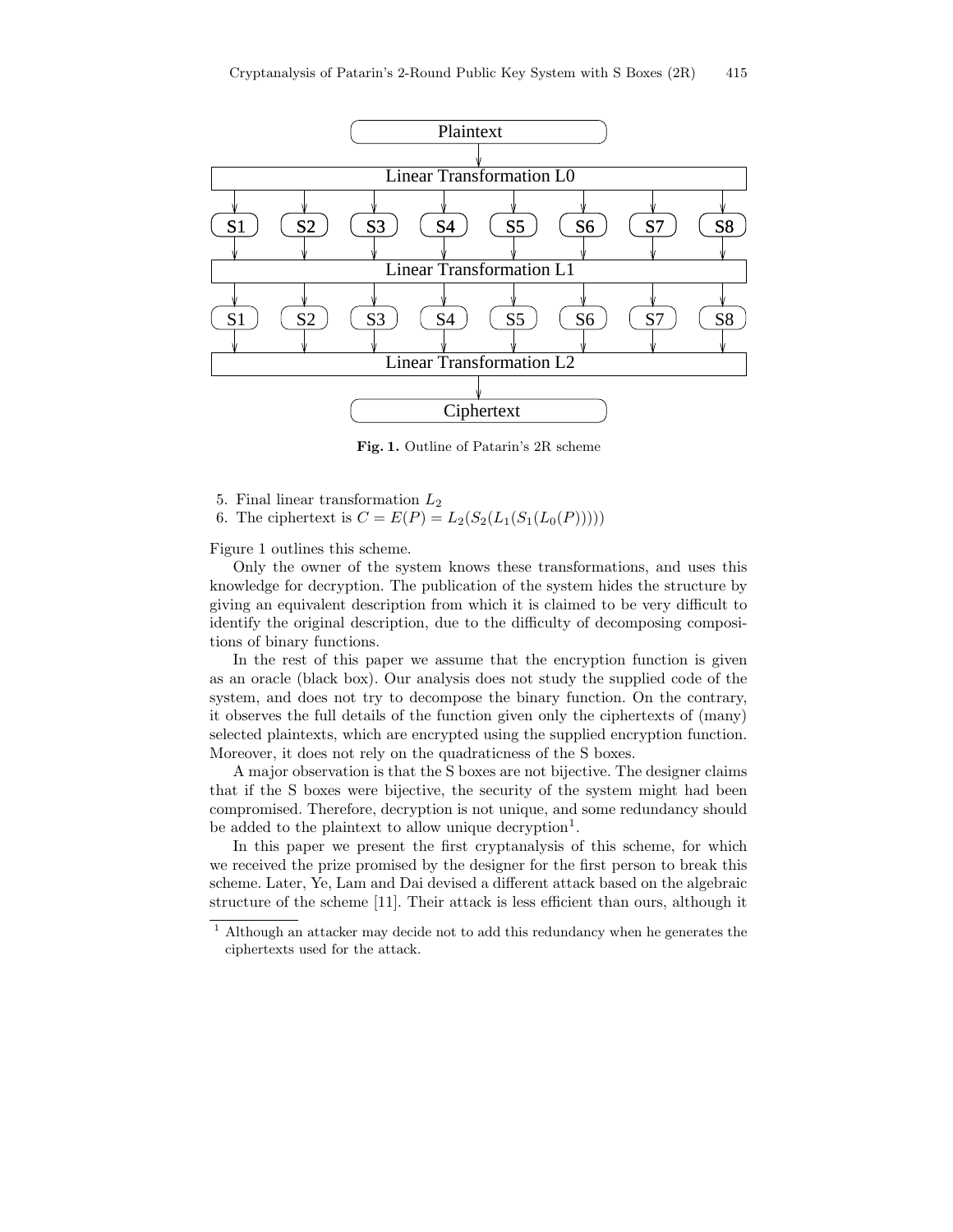imposes more restrictions than we do (e.g., their attack would not work if the S boxes were not quadratic, while our attack is not very sensitive to the method used to construct the S boxes).

Our attack can break the  $2R$  scheme with complexity about  $2^{30}$  when the block size is 64 bits. Moreover, it can also break the more secure variant with 128-bit blocks with complexity about  $2^{60}$ .

This paper is organized as follows: In Section 2 we describe our main observations and tools used later in the analysis, and in Section 3 we describe the attack. Section 4 discusses possible improvements of the scheme. The paper is summarized in Section 5.

## 2 The Main Observations and Tools

Our main observation is that the S boxes are not bijective, and thus outputs of different inputs to the same S box may collide. Given a pair of plaintexts, such S boxes which have different inputs in both encryptions but have the same outputs will be called *active* S boxes. Therefore, there exist many pairs  $P, P^*$ of plaintexts for which the outputs of all the S boxes in the first round collide, which cause the ciphertexts to collide as well. Such collisions can be constructed as follows: For any S box  $S_i$  there exist pairs of 8-bit values Y and Y<sup>\*</sup> such that  $S_{1,i}(Y) = S_{1,i}(Y^*)$ . Let X be a 64-bit value whose bits  $8i, \ldots, 8i+7$  equal Y, and let  $X^*$  be equal to X, except for these bits, whose value is replaced by  $Y^*$ . Let  $P = L_0^{-1}(X)$  and  $P^* = L_0^{-1}(X^*)$ . Then, the ciphertexts  $E(P)$  and  $E(P^*)$ are equal. Figure 2 outlines the differences in pairs of encryptions.

The attacker does not know the details of the linear transformation and the S boxes, and cannot construct collisions using this algorithm. However, if the attacker finds a collisions, he might be interested to know if the collision already occurs after the first level of S boxes, and if there is only one active S box. He can also be interested to know if there is a common active S box in two different colliding pairs. In the next subsections we present two algorithms which will be useful for this purpose.

### 2.1 Algorithm A

We observe that given a pair P,  $P^*$  such that  $E(P) = E(P^*)$ , we can identify whether there is only one active S box in the first round (and none in the second round), or there are two or more active S boxes. This identification can be performed by the following algorithm:

- 1. Given  $P$  and  $P^*$
- 2. Repeat about 1000 times:
	- (a) Select Q at random
	- (b) Compute  $Q^* = Q \oplus P \oplus P^*$
	- (c) Check whether  $E(Q) = E(Q^*)$
- 3. Let q be the fraction of times with equality  $E(Q) = E(Q^*)$  in the previous step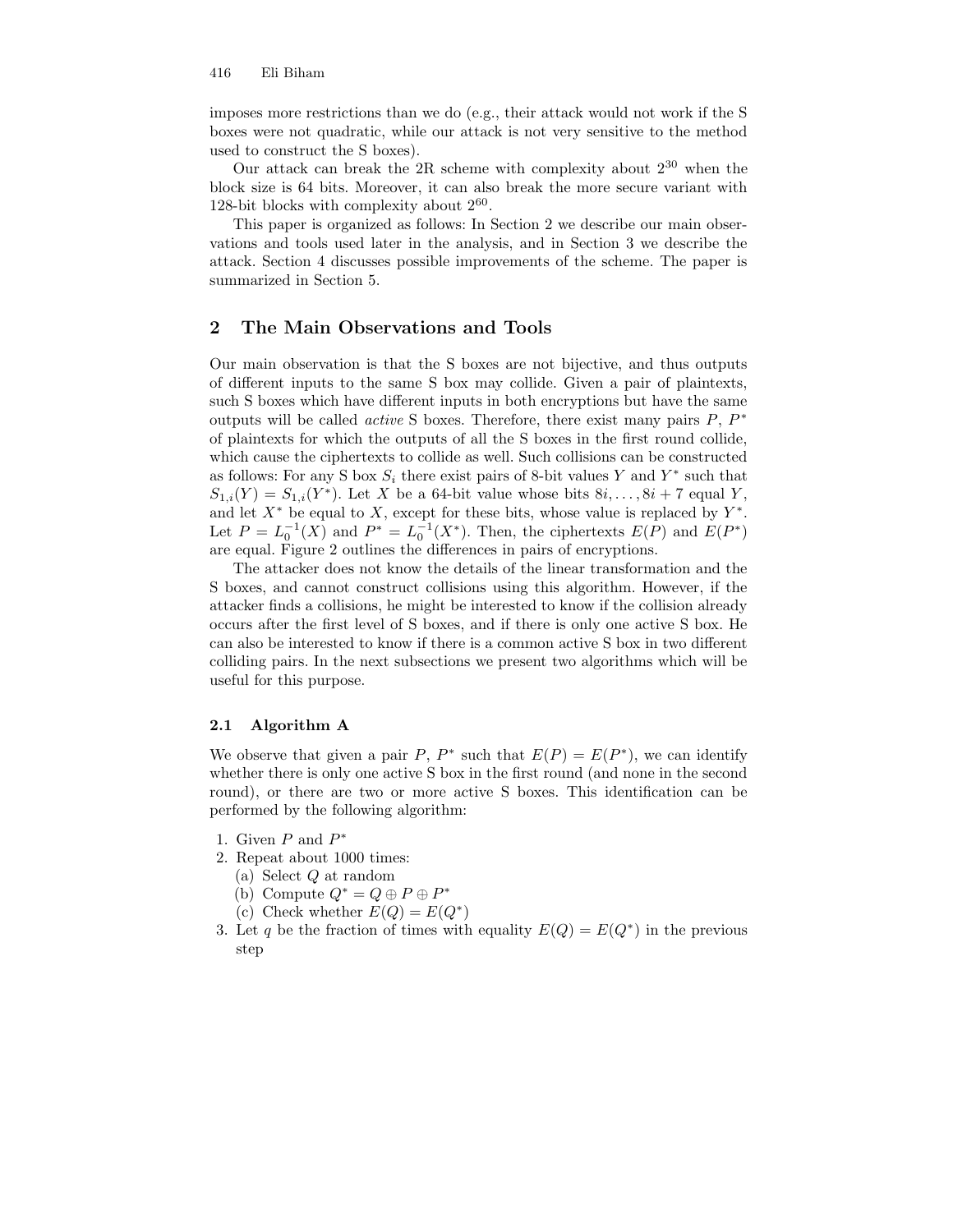

Fig. 2. Outline of the main observation

- 4. If  $q > 1/256$ , output *one-active-S-box*, and conclude that there is only one active S box in the first round.
- 5. Otherwise output several-active-S-boxes.

This algorithm works since the differences in the inputs of the S boxes in the first round are the same for P and  $P^*$  and for Q and  $Q^*$  due to linearity. Thus,

- 1. If there is a difference only in one S box for P and  $P^*$ , so is for Q and  $Q^*$ . Since Q is chosen randomly, and since there are 128 pairs of inputs to an S box with the particular difference, there is a probability of 1/128 that the pair of inputs of the active S box are the same in both pairs, and thus a fraction of at least  $1/128$  of the pairs of outputs collide in  $Q$  and  $Q^*$ . The repetition 1000 times ensures that the probability of a wrong output is very small.
- 2. If there are differences in the inputs of two or more S boxes in the first round, the expected q reduces to about  $2^{-7m}$  or a small factor of it, where m is the number of S boxes with differing inputs.
- 3. If the outputs of the first layer of S boxes of  $P$  and  $P^*$  do not collide, but the ciphertexts do collide, the expected q is negligible (typically about  $2^{-60}$ ) or less for 64-bit blocks).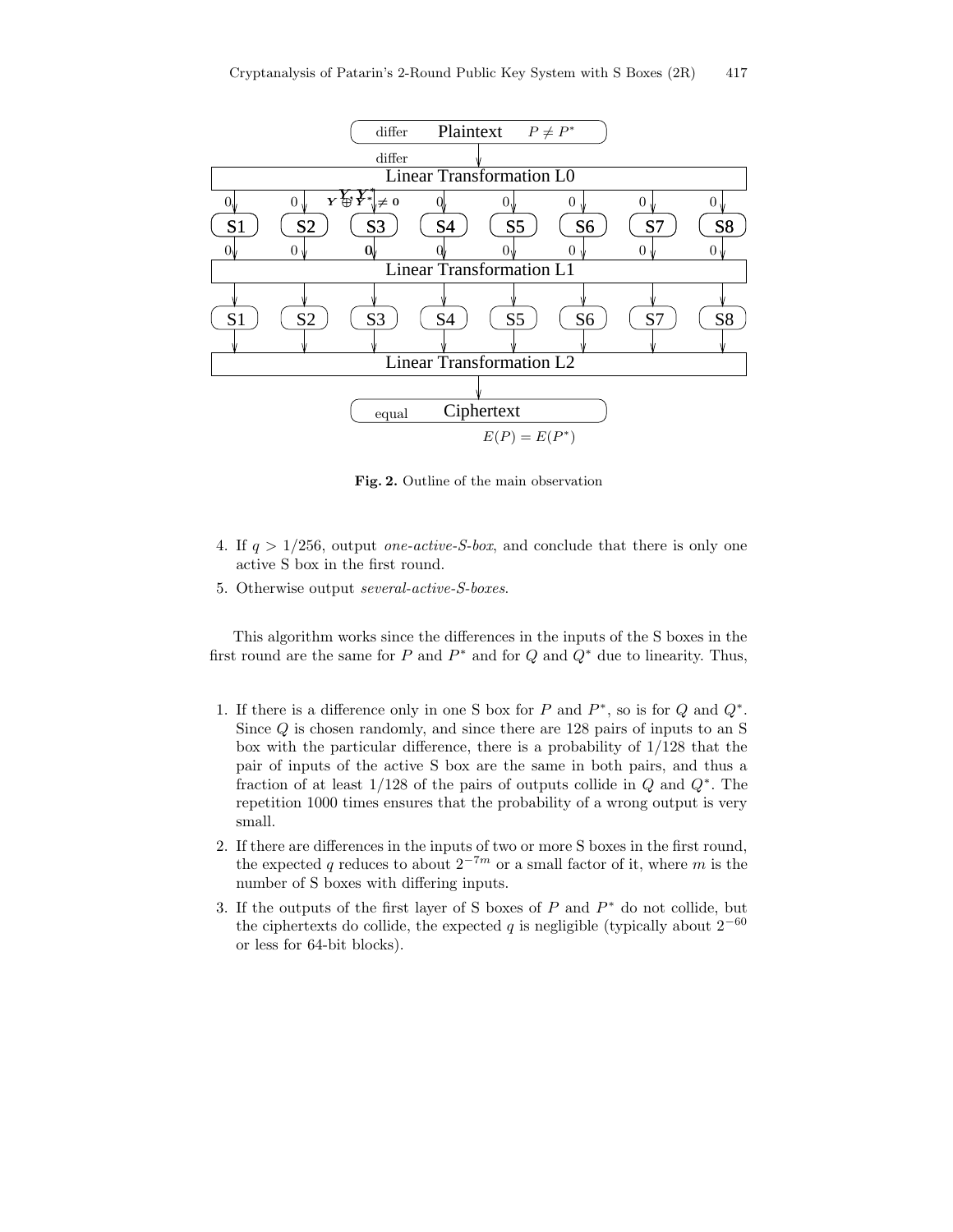#### 418 Eli Biham

### 2.2 Algorithm B

We can also identify if two pairs  $P_1$ ,  $P_1^*$  and  $P_2$ ,  $P_2^*$  which satisfy  $E(P_1) = E(P_1^*)$ and  $E(P_2) = E(P_2^*)$  (and collide already after the first round) have distinct active S boxes in the first round, or whether there is some common active S box:

- 1. Given  $P_1, P_1^*, P_2, P_2^*$
- 2. Compute  $Q_1 = P_1 \oplus P_2 \oplus P_2^*$  and  $Q_1^* = P_1^* \oplus P_2 \oplus P_2^*$
- 3. Compute  $Q_2 = P_2 \oplus P_1 \oplus P_1^*$  and  $Q_2^* = P_2^* \oplus P_1 \oplus P_1^*$
- 4. If  $E(Q_1) \neq E(Q_1^*)$  or  $E(Q_2) \neq E(Q_2^*)$  output *common*, and conclude that there exists a common active S box.
- 5. If  $E(Q_1) = E(Q_1^*)$  and  $E(Q_2) = E(Q_2^*)$  output *distinct* and conclude that the pairs have distinct active S boxes with a high probability.

This algorithm should detect almost all cases of common active S boxes. If it does not detect as such, there is a high probability that there are no common active S boxes.

This algorithm works, as the pairs  $Q_1, Q_1^*$  (and  $Q_2, Q_2^*$ ) differ exactly in the same S boxes as of  $P_1, P_1^*$   $(P_2, P_2^*$ , respectively). If there are no common active S boxes, the active S boxes in  $Q_1, Q_1^*$   $(Q_2, Q_2^*)$  have exactly the same inputs as in  $P_1, P_1^*$   $(P_2, P_2^*)$ , and thus the same collision occurs. If there is some common active S box, the inputs in  $Q_1, Q_1^*$   $(Q_2, Q_2^*)$  are different than in  $P_1, P_1^*$   $(P_2, P_2^*)$ , and thus the probability of collision is small.

# 3 The Attack

#### 3.1 Analyzing the First Linear Transformation

The first step of the attack computes the ciphertexts of many random plaintexts, and collects pairs  $P, P^*$  whose ciphertexts  $E(P), E(P^*)$  are equal, and for which Algorithm A outputs one-active-S-box.

Given such pairs we use algorithm B to divide them to eight sets, sorted by the active S box. We can use this result to find a basis for the differences  $P\oplus P^*$ of each set. The combination of all these bases form a basis for the plaintext space, which relates to the inputs of S boxes of the first round. In total we get eight sets, each consists of eight basis vectors. Each set of basis vectors affect a different S box in the first round. We cannot identify the order of the S boxes nor any transformation on the inputs of individual S boxes. Therefore, this basis is all the information we can get on the linear transformation  $L_0$ . Without loss of generality, all the rest of the definition of  $L_0$  can be viewed as part of the S boxes and their order.

This step of the attack is the most complex:  $2^{37}$  random plaintexts are encrypted by the attacker in order to find about 1000 random collisions. However, a careful analysis shows that due to the structure of the cipher, the number of collisions will be about 256 times higher, and about 4000 of these collisions will have only one active S box. Then, the application of Algorithm A to identify the pairs with one active S box requires about  $256 \cdot 1000 \cdot 2000 = 2^{29}$  encryptions.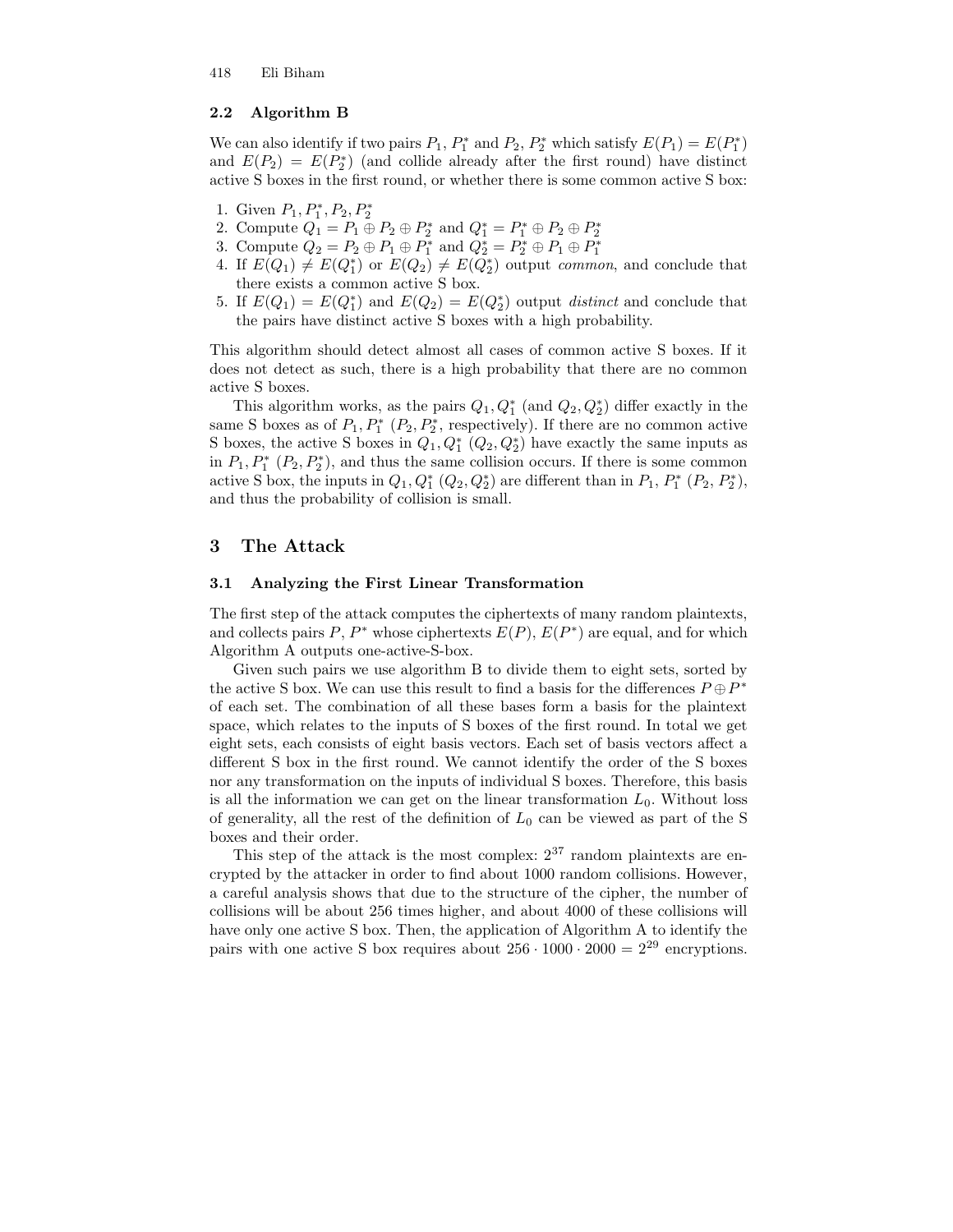The application of Algorithm B to recover the basis takes a few thousands additional encryptions. When applied efficiently, considering all the information we get during the analysis (such as a partial basis) and improvements to the attack (such as analysis of pairs with two or three active S boxes in the first round), the total complexity of this step can be reduced to below  $2^{30}$ .

### 3.2 Analyzing the Last Linear Transformation

In the next step of the attack we find a basis for the ciphertexts, related to the outputs of the eight S boxes in the second round. We observe that inputs to the first layer of S boxes which differ only in the inputs to one S box cause a difference in the output of this S box only. In turn, the output of  $L_1$  has difference in the inputs of most S boxes in the second round. In some cases however such differences do not affect about one or two S boxes in the second round. Although to overcome this weakness, designers might design linear transformations as multipermutations from the outputs of the S boxes in one round to the inputs of the S boxes in the next round, a similar property may occur when differences in pairs of S boxes in the first round lead to zero differences in the inputs of one (or a few) S boxes in the second round.

Using the basis we got for the plaintexts, we can now control the inputs of selected S boxes in the first round. In particular, we can generate structures of many plaintexts with exactly the same value in the inputs to one (or two) S boxes in the first round, but with random values in the inputs to the rest of the S boxes. We can even generate pairs of S boxes in which 1) in all pairs one member has some fixed (but unknown) input  $F_1$  to one or two S boxes and the other member has some other fixed (but unknown) value  $F_2$ , 2) these fixed values  $F_1, F_2$  are fixed in all the pairs, 3) in each pair random values are selected for the inputs of the rest of the S boxes, and both members of the pair have the same values in all the rest of the S boxes. As an example for such pairs, the inputs of the S boxes in a pair can be  $(F_1, R_1), (F_2, R_1)$ , where in another pair it is  $(F_1, R_2), (F_2, R_2)$ , and in a third pair it is  $(F_1, R_3), (F_2, R_3)$ , etc. Note that the input differences to the second layer of S boxes are fixed in all the pairs of a structure, and depend only on  $F_1 \oplus F_2$ .

In this step we generate many such structures, compute the ciphertext differences, and compute a basis for the space spanned by the ciphertext differences. If there are differences in the inputs of all the S boxes in the second round, it is expected that the space spanned by the ciphertext differences is of dimension 64. If there is one S box with zero difference the spanned space is expected to be with dimension 56 (and cannot be larger than 56). In general, it is expected that non-zero differences in the inputs to  $m S$  boxes in the second round lead to dimension 8m of the spanned space. It is also expected that in such case structures of about 100 pairs (200 encrypted plaintexts) suffice to span all the space, and additional pairs rarely enlarge the spanned space. It is also expected that about one of every  $256/8 = 32$  structures lead to space of dimension less than 64. In order to divide the space to the partial spaces inherited by the outputs of the S boxes, we need about 7–10 such structures, and thus we need in total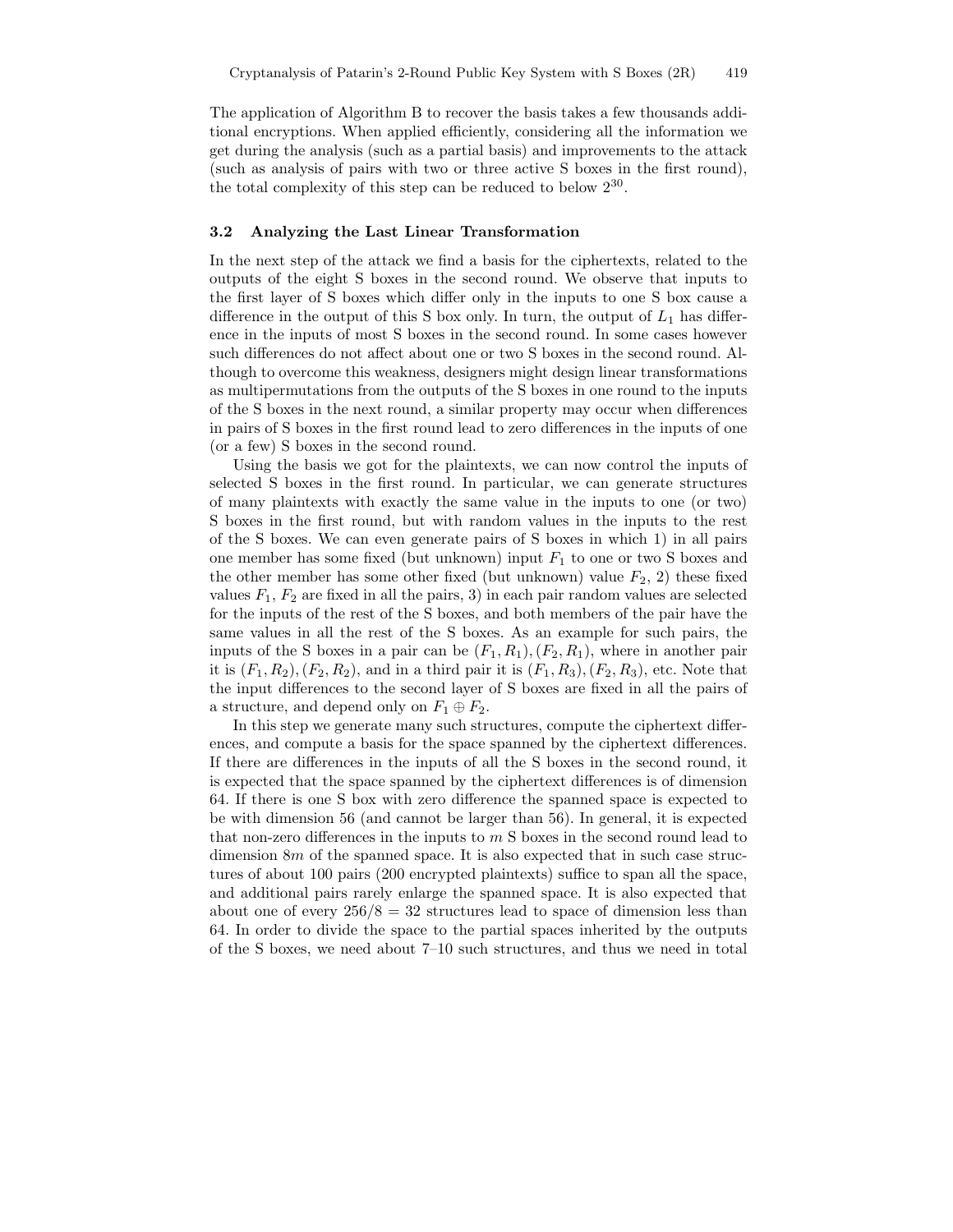#### 420 Eli Biham

about  $10 \cdot 32 \cdot 200 = 64000$  encrypted plaintexts. At the end of this step we know all the possible information on  $L_2$ , except for the information that can be viewed as part of the S boxes.

#### 3.3 Analyzing the Intermediate Layers

Up to this point we showed how to remove the first and last linear transformations. Using this information we can now find how many (effective) output bits of each S box in the first round affect each one of the inputs of the S boxes in the second round. This step is performed by encrypting 256 plaintexts for each S box in the first round, which contain all the possible inputs to the S box, and in which the inputs to all the other S boxes are fixed. We count the number of different outputs of each S box in the second round. If the count is  $2^m$  (or slightly smaller) for some  $m$ , there is a high probability that the rank of the linear transformation from the output of the S box in the first round to the input of (only) the S box in the second round is  $m$ .

From the same data we can even find information on the values of the S boxes, as by looking at the outputs of the S boxes in the second round we can group inputs to the S box in the first round by the values of the  $m$  bits of its output that affect the S box in the second round. By correlating this information among several S boxes in the second round we can complete most information on the S boxes in the first round, including their values, and the actual bits that are transferred by  $L_1$  to each S box. The only values that we cannot identify are the affine constants, which can be viewed as part of the second S box layer instead.<sup>2</sup> It is now easy to complete the second layer of S boxes, as all the rest of the cipher is already recovered.

# 4 Discussion

A possible improvement is using bijective S boxes in the first layer of S boxes. This modification ensures that the first step of the attack is not applicable, although other attacks might become practical. This modification can be combined with an increased number of rounds using non-bijective S boxes to protect against other kinds of attacks that require at least two rounds of non-bijective S boxes.

If the first layer of S boxes remain non-bijective, the first step of the attack can still find the first linear transformation regardless of the number of rounds and the design of the other rounds. Therefore, such a variant of this scheme may starts with the layer of S boxes without a preceding linear transformation without affecting its security. In such a case we would propose using at least three layers of S boxes, each followed by a linear transformation to ensure that

<sup>&</sup>lt;sup>2</sup> They can actually be eliminated, as the scheme is equivalent to a scheme in which the zero inputs to S boxes always have zero outputs, and the plaintext zero (or any other selected plaintext) is encrypted using only zero inputs of S boxes.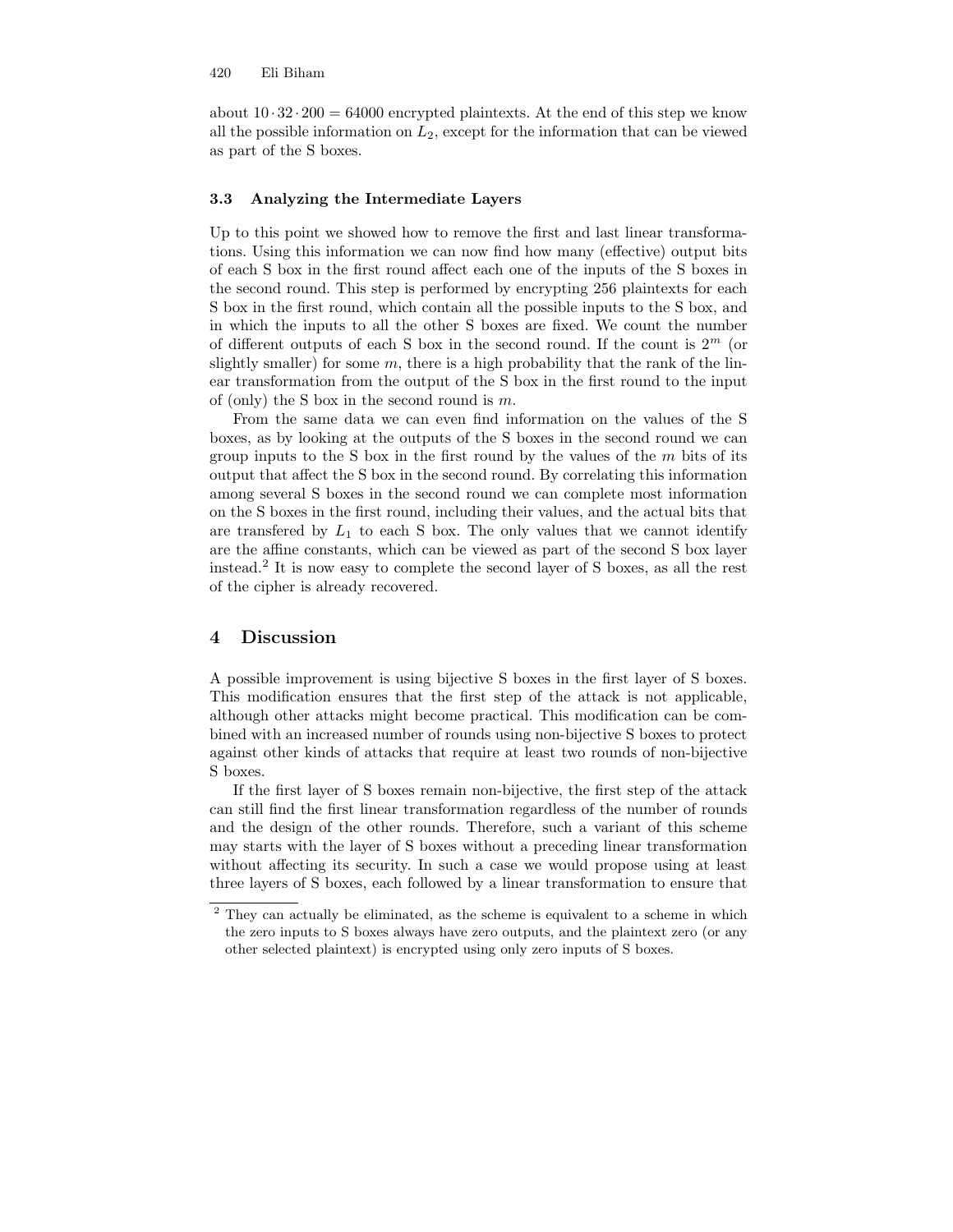the rest of the attack is not applicable. However, adding layers come with an unacceptable penalty in the size of the public key and encryption speed.

A promising improvement seems to discard the redundant input variables from the published equations, replacing them by their equivalent formulae in terms of other variables. In such a way Algorithm A might never output oneactive-S-box in the first step of the attack. If in addition some of the 64 equations are also discarded, it seems that all the known attacks will not work.

Remark: The authors of [11] propose that the S boxes should not be kept secret. However, if the S boxes are not secret, it would simplify the recovery of the linear transformations in our attack, giving more information to the attacker. We highly recommend to keep the S boxes secret, just as they should be in the original 2R scheme.

## 5 Summary

In this paper we proposed a practical attack, which is the first attack against Patarin's 2-Round Public Key System with S Boxes. For a blocksize of 64 bits, the complexity of the attack is about  $2^{30}$  encryptions (that the attacker can compute on his machine as this is a public key scheme). The more secure variant with 128-bit blocks can be analyzed with complexity about  $2^{60}$ . Efficient implementations of the attack might even have marginally smaller complexities than these.

# Acknowledgments

We are grateful to Jacques Patarin for his great help during our work on this attack, and for the invitation for an excellent restaurant in Paris (the promised prize for breaking this system).

# References

- 1. W. Diffie, M. E. Hellman, New Directions in Cryptography, IEEE Transactions on Information Theory, Vol. 22, No. 6, Nov. 1976.
- 2. Tsutomu Matsumoto, Hideki Imai, Public Quadratic Polynomial-Tuples for Efficient Signature-Verification and Message-Encryption, Lecture Notes in Computer Science, Advances in Cryptology, proceedings of EUROCRYPT'88, pp. 419-453, 1988.
- 3. H. Ong, C. P. Schnorr, Adi Shamir, Efficient Signature Schemes Based on Polynomial Equations, Lecture Notes in Computer Science, Advances in Cryptology, proceedings of CRYPTO'84, pp. 37–46, 1984.
- 4. Jacques Patarin, Cryptanalysis of the Matsumoto and Imai Public Key Scheme of Eurocrypt'88, Lecture Notes in Computer Science, Advances in Cryptology, proceedings of CRYPTO'95, pp. 248–261, 1995.